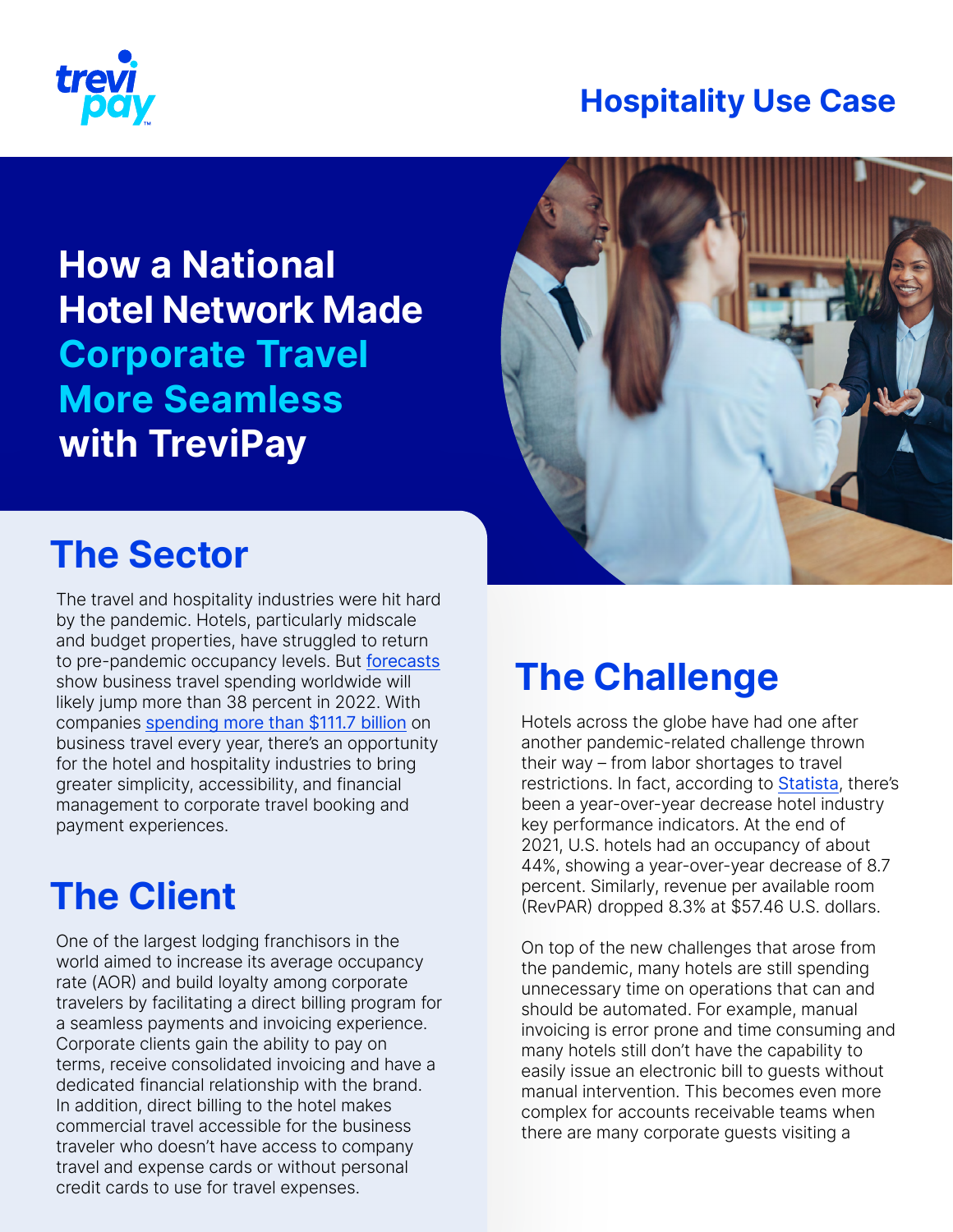# **The Challenge (Continued)**

hotel. By making the invoicing and payments processes more efficient for their A/R teams, hotels can focus on maximizing their bottom line and serving their guests.

There's an opportunity for hotels to leverage payments technology to build customer loyalty, solve operations pain points, and increase their occupancy and revenue while simultaneously ameliorating their own invoicing and accounts receivable processes.

### **The Solution**

TreviPay's direct billing solution allows the hotels' corporate clients to reserve stays and checkout without a physical payment card, as all stays are invoiced directly back to the employee's company. Corporate clients benefit from a dedicated financial relationship and expense management through consolidated invoice billing and hotels become easier for corporations to work with, resulting in increased brand loyalty and more room nights booked.

**There is an opportunity to relieve companies and corporate travelers of these pain points while also making the billing and payments processes more efficient for their own accounts receivable teams.**

# **The Benefits**

#### **Increase revenue per available room (RevPAR)**

Enhance RevPAR by guaranteeing payment on time, every time from corporate bookings.

#### **Build brand loyalty and increase AOR**

A convenient booking experience equals more brand loyalty and increased occupancy rates for hotels. Corporate clients who can easily and conveniently negotiate rates, book bulk hotel rooms, and receive consolidated invoices will be more likely to do business with a hotel chain again and again.

#### **Maximize your digital transformation efforts**

Risk-free A/R automation enables your hotels to focus on boost AOR and RevPAR.

#### **Become the business travelers' top hotel choice by being easy to do business with**

Integrate digital billing and payments removes friction and gives your property a competitive advantage.

#### **Time savings for accounts receivable teams**

Hotels can simply generate one invoice for multiple employee guest stays, reprieving them of having to track down payments for multiple invoices.

#### **Easy integration**

TreviPay APIs are quick and easy to integrate.